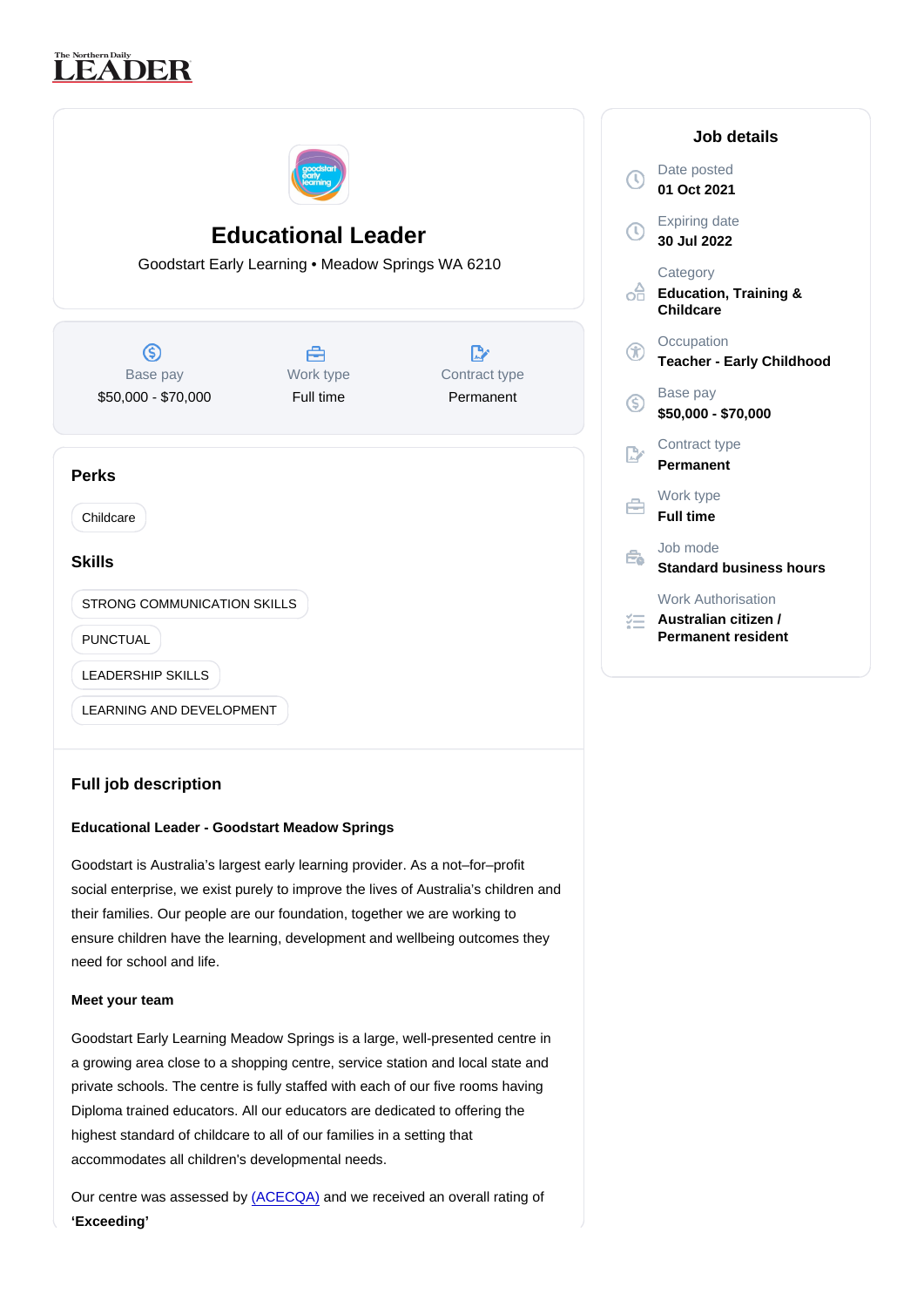. This process is a National Framework, which rates all Childcare Centres across Australia against the National Quality Standards.

- This centre is open from 6.30am-6.00pm.
- This role is a full-time permanent role 38 hours a week
- RDO on offer (ECT only)
- Flexible working arrangements available
- Supportive and friendly team
- Long standing Centre Director to help with your career development
- On site parking

#### **What Goodstart can offer you**

There are so many reasons to join the Goodstart family. Let's start with the benefits!

- Paid professional development we offer a range of opportunities to grow your skills and your career
- Competitive pay you'll get paid on par with state primary school Teachers (if you hold your Bachelor in Early Childhood Education and Care or equivalent)
- Wellbeing focus you'll get two extra days off per year, and our dedicated wellbeing program will ensure you get the support you need, when you need it most
- Additional leave you'll have the option to purchase extra leave for even greater work life balance
- 4 weeks paid parental leave increasing to 6 weeks from December 2023
- Retail and childcare discounts you'll save money on insurance, travel and technology, and get 50% discount off your childcare gap fees

#### **You'll also love**

- Centre support dedicated support and guidance on a range of topics, such as safety, teaching and inclusion, delivered face to face or virtually by our centre support team
- Security and stability with over 670 centres across Australia, you'll have the support of a large network and the stability of a respected organisation

## **About You**

- Diploma in Early Childhood Education or Bachelor (ACECQA recognised qualifications)
- Strong knowledge of the Early Years Learning Framework and National Quality Standards
- Exceptional knowledge of safety and wellbeing
- Leadership skills
- Passionate Educators who are driven by their desire to provide quality learning experiences